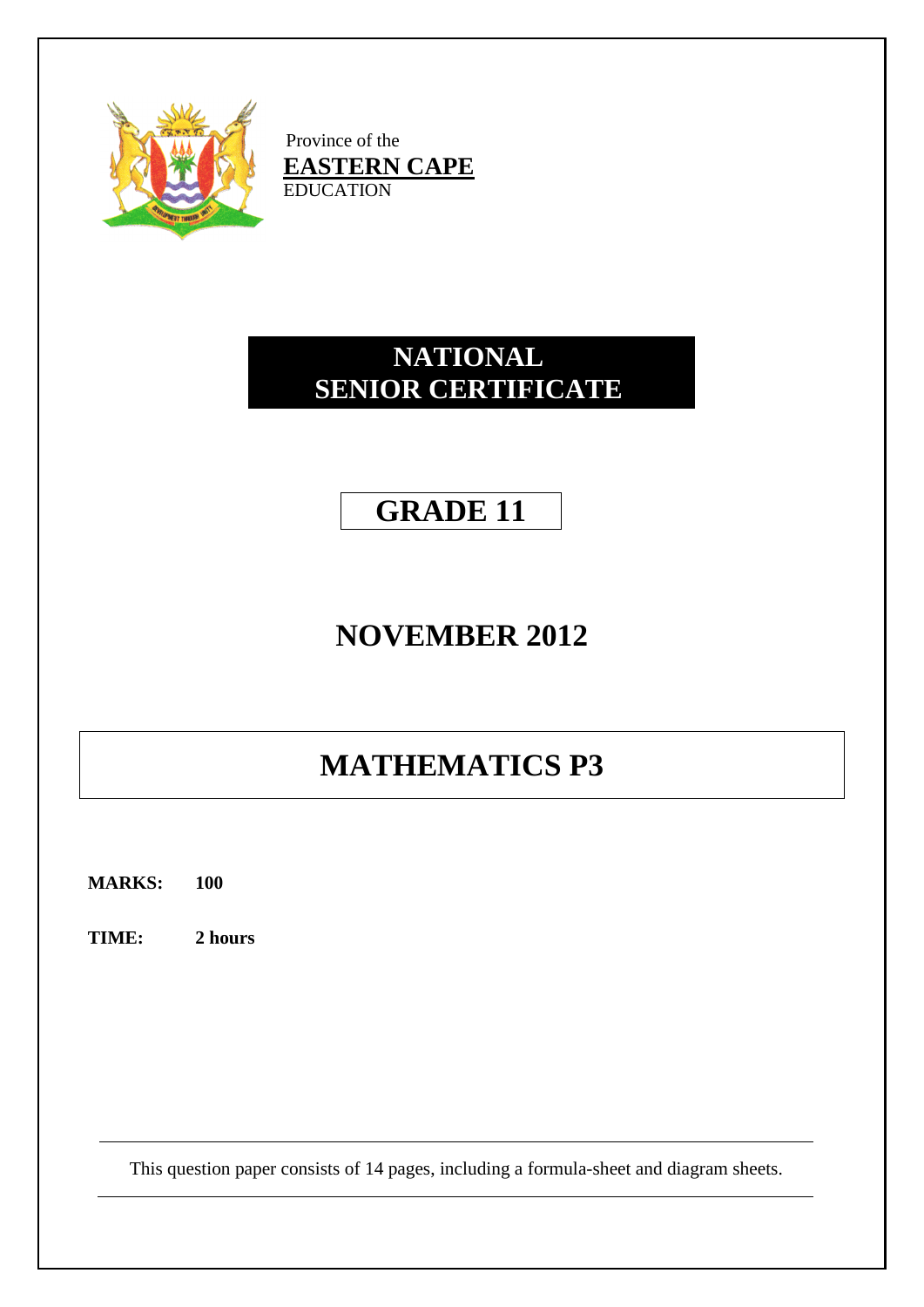#### **INSTRUCTIONS AND INFORMATION**

Read the following instructions carefully before answering the questions.

- 1. This question paper consists of NINE questions. Answer ALL the questions.
- 2. Show clearly ALL calculations, diagrams, graphs, et cetera which you have used in determining the answers.
- 3. An approved scientific calculator (non-programmable and non-graphical) may be used, unless stated otherwise.
- 4. If necessary, answers should be rounded off to TWO decimal places, unless stated otherwise.
- 5. Number the answers correctly according to the numbering system used in this question paper.
- 6. Diagrams are NOT necessarily drawn to scale.
- 7. It is in your own interest to write legibly and to present the work neatly.
- 8. An information sheet with formulae is attached.
- 9. Diagram sheets are included to assist in answering QUESTIONS 1.2.1, 7.1, 7.2, 8 and 9. Write your name in the space provided and hand it in with your script.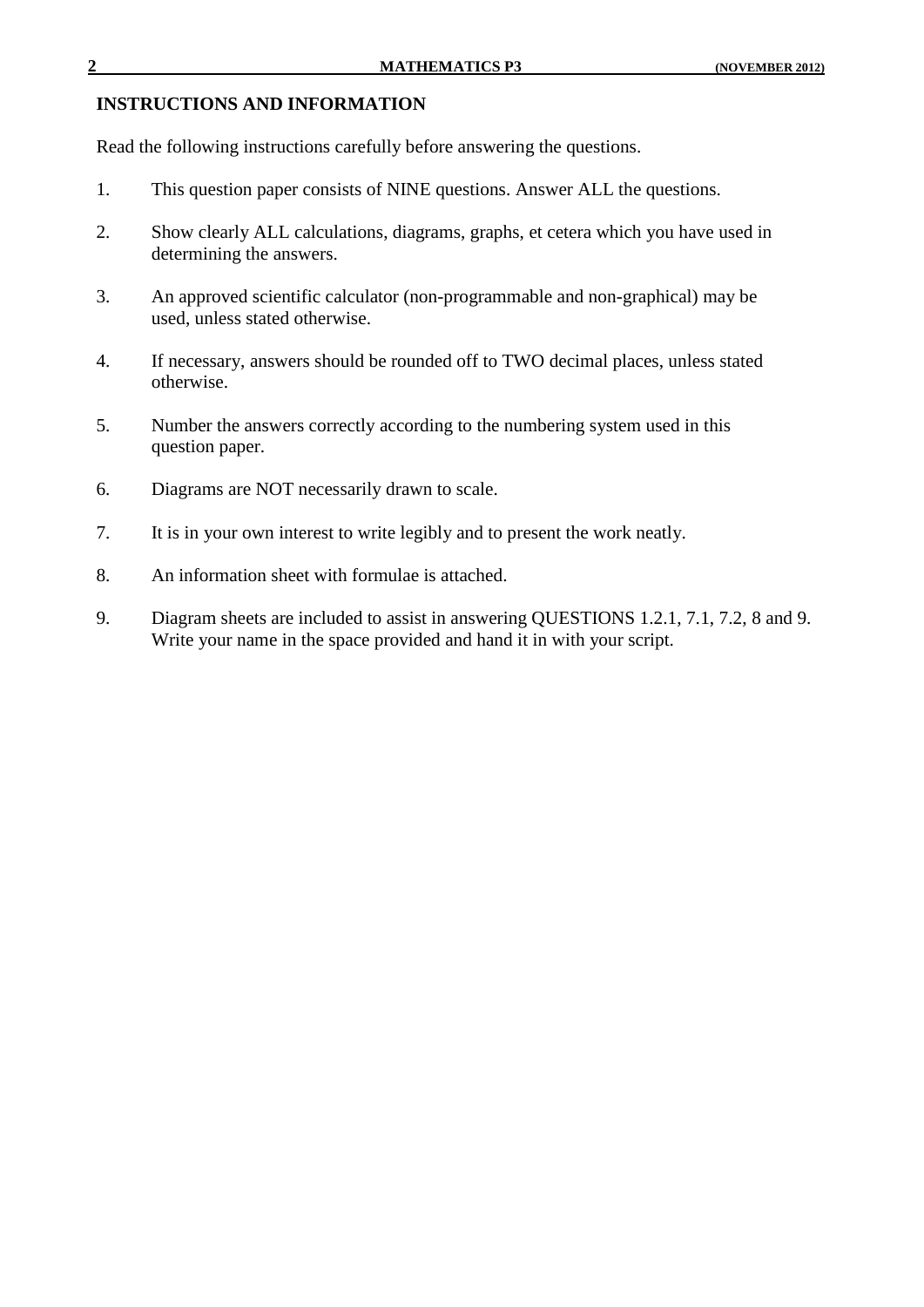1.1 Complete the following statements:

| If A and B are independent events, then $P(A \text{ and } B) = $<br>1.1.1 |  |
|---------------------------------------------------------------------------|--|
|---------------------------------------------------------------------------|--|

- 1.1.2 If A and B are mutually exclusive events, then  $P(A \text{ or } B) = ...$  (1)
- 1.2 Two tests namely a Mathematics test (M) and a Science test (S) are given to a group of 300 learners. It is found that 110 learners failed (f) both tests, 120 learners passed (p) both tests, 30 learners passed the Mathematics test but failed (f) the Science test, and 40 learners passed (p) the Science test but failed (f) the Mathematics test.
	- 1.2.1 Summarise the given information in a two way contingency table below by calculating the values of a, b, c, d, e and f as provided in DIAGRAM SHEET 1. Write the answers on the answer sheet provided on DIAGRAM SHEET 1. (6)

| <b>TWO TESTS</b> | Maths $(p)$ | <b>Maths</b> (f) | <b>Total</b> |
|------------------|-------------|------------------|--------------|
| Science (p)      | 120         |                  |              |
| Science (f)      |             | 110              |              |
| <b>Total</b>     |             |                  | 300          |

- 1.2.2 What is the probability that a learner chosen at random, passed both tests? (1)
- 1.2.3 What is the probability that a learner chosen at random, passed the Mathematics test, but failed the Science test? (1)
- 1.2.4 Determine whether passing the Mathematics test (M) and passing the Science test (S) are independent, or dependent events. Support your answer with appropriate calculations. (5)

**[15]**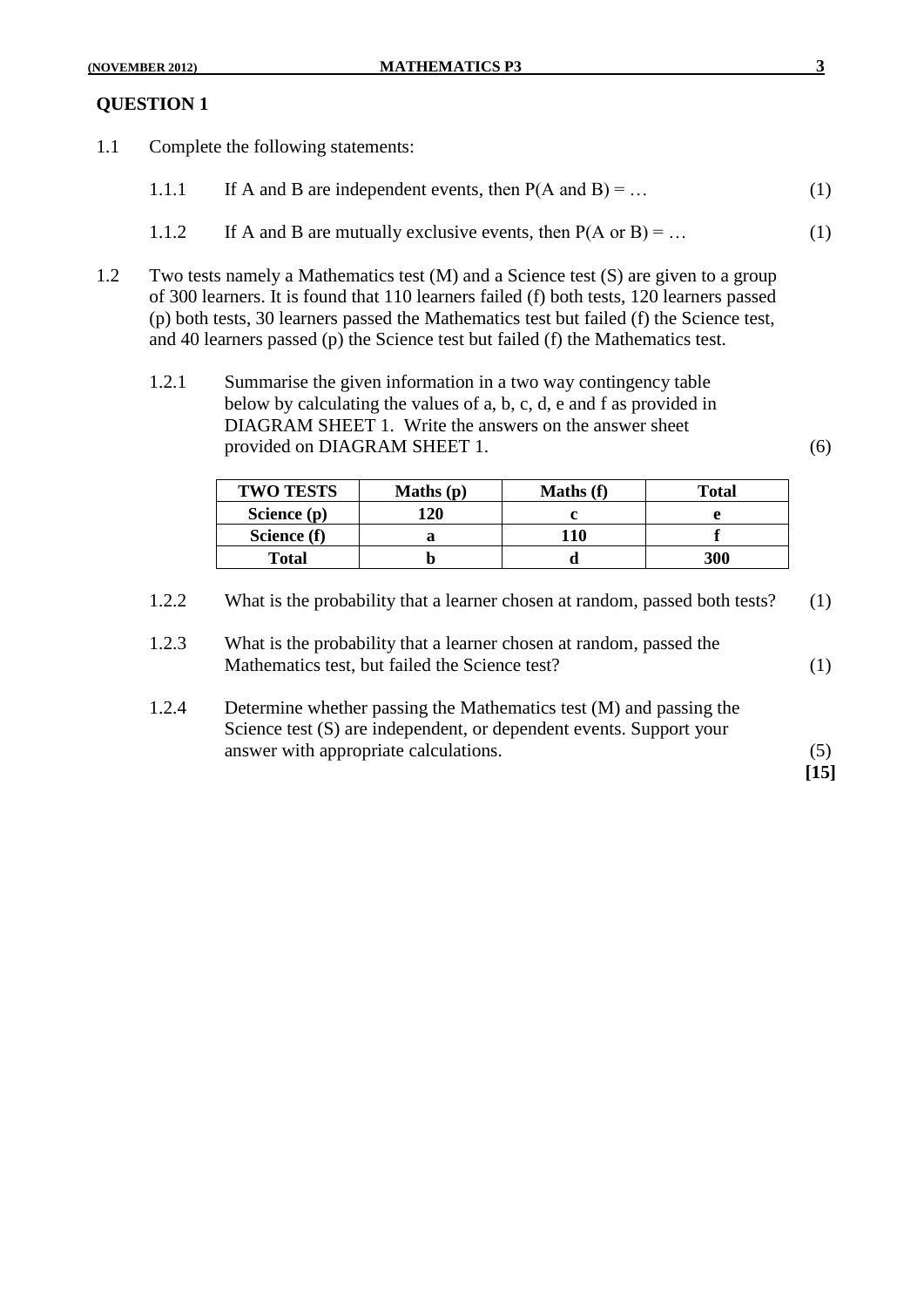An independent survey was conducted amongst 160 parents of a particular school to determine their choices for chairman of the School Governing Body (SGB) among three candidates, namely Candidate A, Candidate B and Candidate C.

The Venn-diagram below shows the preferred choices of the parents.



| 2.1 | How many parents would like to see that any one of the three candidates become the<br>chairman of the SGB?                                                      | (2)        |
|-----|-----------------------------------------------------------------------------------------------------------------------------------------------------------------|------------|
| 2.2 | What is the probability of a number of parents selected randomly, being undecided<br>in making a decision of who should be the chairman of the SGB?             | (1)        |
| 2.3 | Calculate the probability that a parent selected at random will be in favour of<br>Candidate B to be the chairman of the SGB. Express your answer as a decimal. | (3)        |
| 2.4 | Show that at least 33% of the parents chosen at random would have at least TWO of<br>the candidates selected for chairman of the SGB.                           | (3)<br>[9] |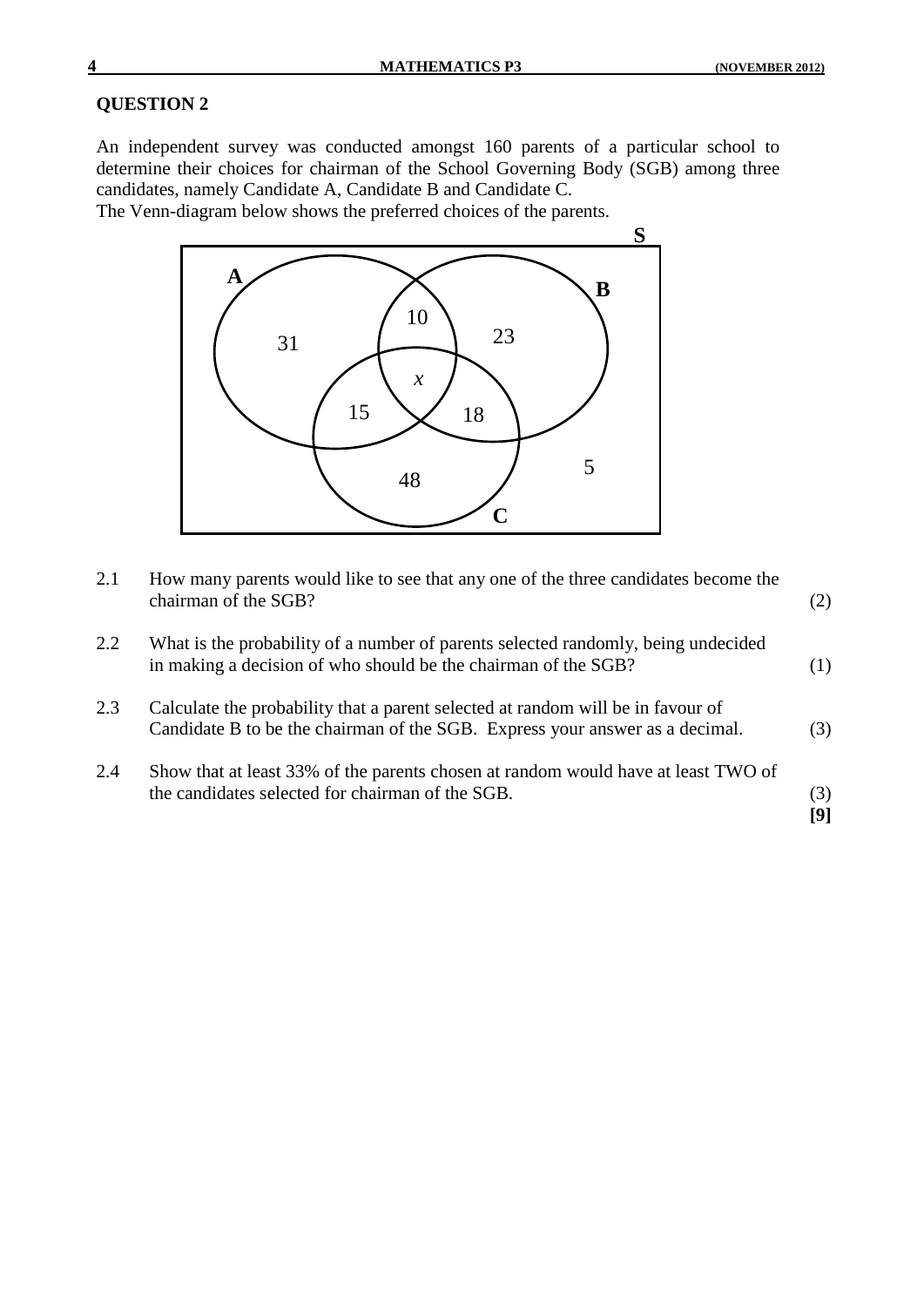3.1 The Human Sciences Research Council (HSRC) conducted a survey amongst 1000 people selected randomly in all the nine provinces about who they will support to become the next president of South Africa with a voter population of about 23 million people.

550 of the participants of the survey said they will vote for candidate X. Headlines in the newspaper claimed: *"55% of all voters support candidate X".*

Discuss the validity of this statement along with any limitations it may have and the misconceptions it could create. (4)

3.2 The swimming team of South Africa consists of EIGHT swimmers, namely three men and five women, for the Olympic Games. They have to swim in two qualifying rounds before they can go through to the finals. As part of their rotation policy they must select a captain for each qualifying round.

| 3.2.1 | Draw a tree diagram to determine all the probabilities of men or women<br>being selected as captain – with a column for the first round, then the<br>second round, then the possible outcomes and then probabilities as<br>fractions. Label each branch with its probability. |             |
|-------|-------------------------------------------------------------------------------------------------------------------------------------------------------------------------------------------------------------------------------------------------------------------------------|-------------|
| 3.2.2 | What is the probability, expressed as a decimal fraction, that both the<br>people chosen will be women?                                                                                                                                                                       | (2)         |
| 3.2.3 | Express as a percentage, the probability that the two swimmers selected to<br>be captain, will consist of one man and one woman.                                                                                                                                              | (3)<br>16 I |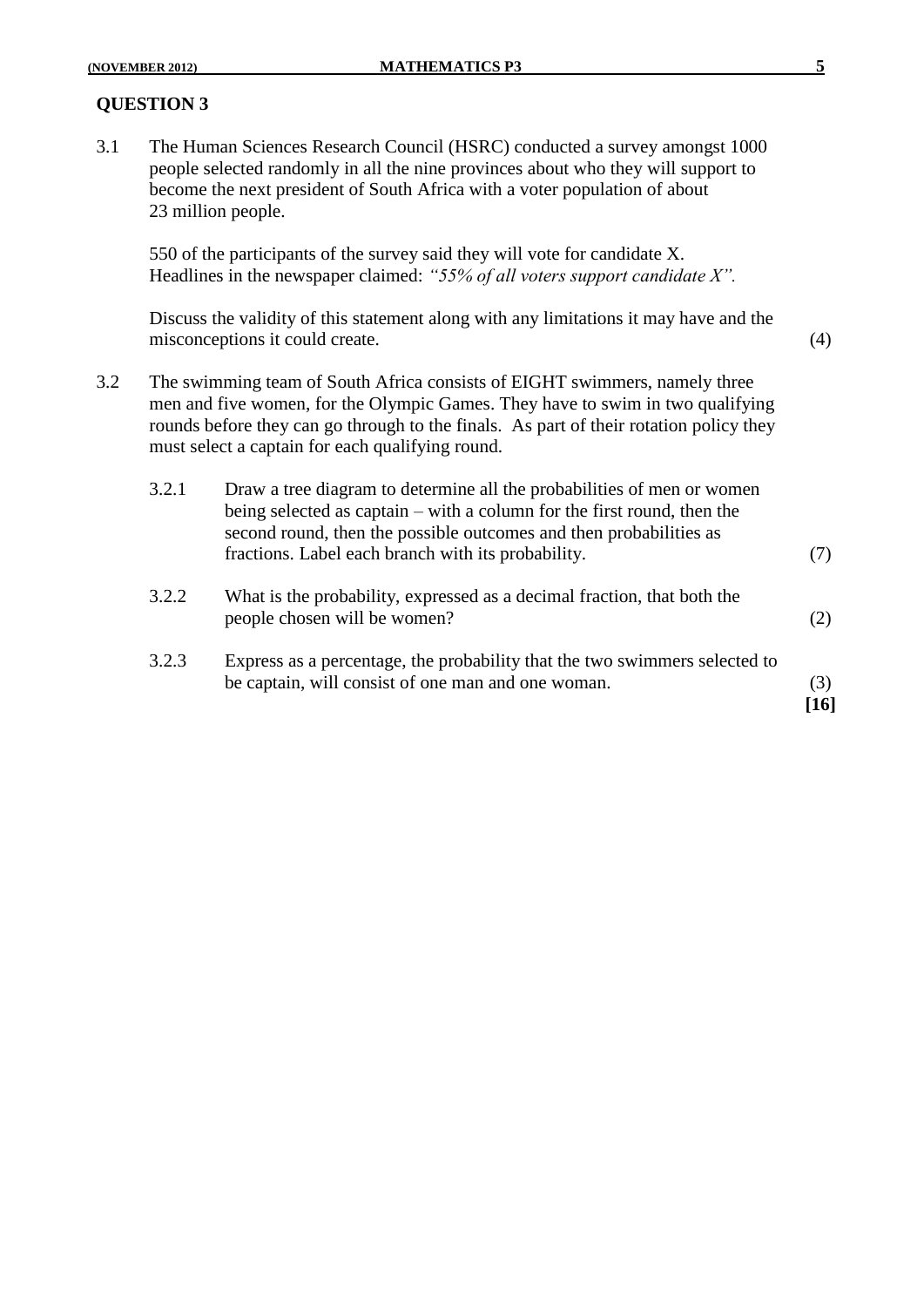**[14]**

#### **QUESTION 4**

The estimated number of HIV-positive infections, as per persons tested by the Department of Health, was released in a news report and is shown in a table below:

| Age group                                                                                                                                               | <b>Estimated infections</b> | <b>Estimated uninfected</b> | Estimated population |  |  |  |
|---------------------------------------------------------------------------------------------------------------------------------------------------------|-----------------------------|-----------------------------|----------------------|--|--|--|
| $15 - 19$                                                                                                                                               | 398 514                     | 2 130 128                   | 2 5 2 8 6 4 2        |  |  |  |
| $20 - 24$                                                                                                                                               | 664 716                     | 1 530 514                   | 2 195 230            |  |  |  |
| $25 - 29$                                                                                                                                               | 720 678                     | 1 3 1 5 1 3 6               | 2 0 35 8 14          |  |  |  |
| $30 - 34$                                                                                                                                               | 540 165                     | 1 206 248                   | 1746413              |  |  |  |
| $35 - 39$                                                                                                                                               | 381 155                     | 1 249 108                   | 1 630 263            |  |  |  |
| $40+$                                                                                                                                                   | 395 635                     | 2 109 973                   | 2 505 608            |  |  |  |
| <b>TOTAL</b>                                                                                                                                            | 3 100 863                   | 9 541 107                   | 12 641 970           |  |  |  |
| If you were to pick a person at random what is the probability that he/she<br>4.1<br>would be HIV-positive? Express your answer as a percentage.<br>(2) |                             |                             |                      |  |  |  |

<sup>4.2</sup> What is the probability that a person would be between  $25 - 29$  years old and be HIV-positive? Express your answer as a percentage. (2)

- 4.3 What is the probability that a person would be between 15 19 years old and not infected? Express your answer as a percentage. (2)
- 4.4 What percentage of the total population that was tested, is HIV-positive? (2)
- 4.5 Which age group has the highest infection rate? Motivate your answer by expressing the highest infection rate as a percentage. (3)
- 4.6 By comparing the different infection rates of the different age groups, give THREE important messages that this news report is trying to convey to the broader public. (3)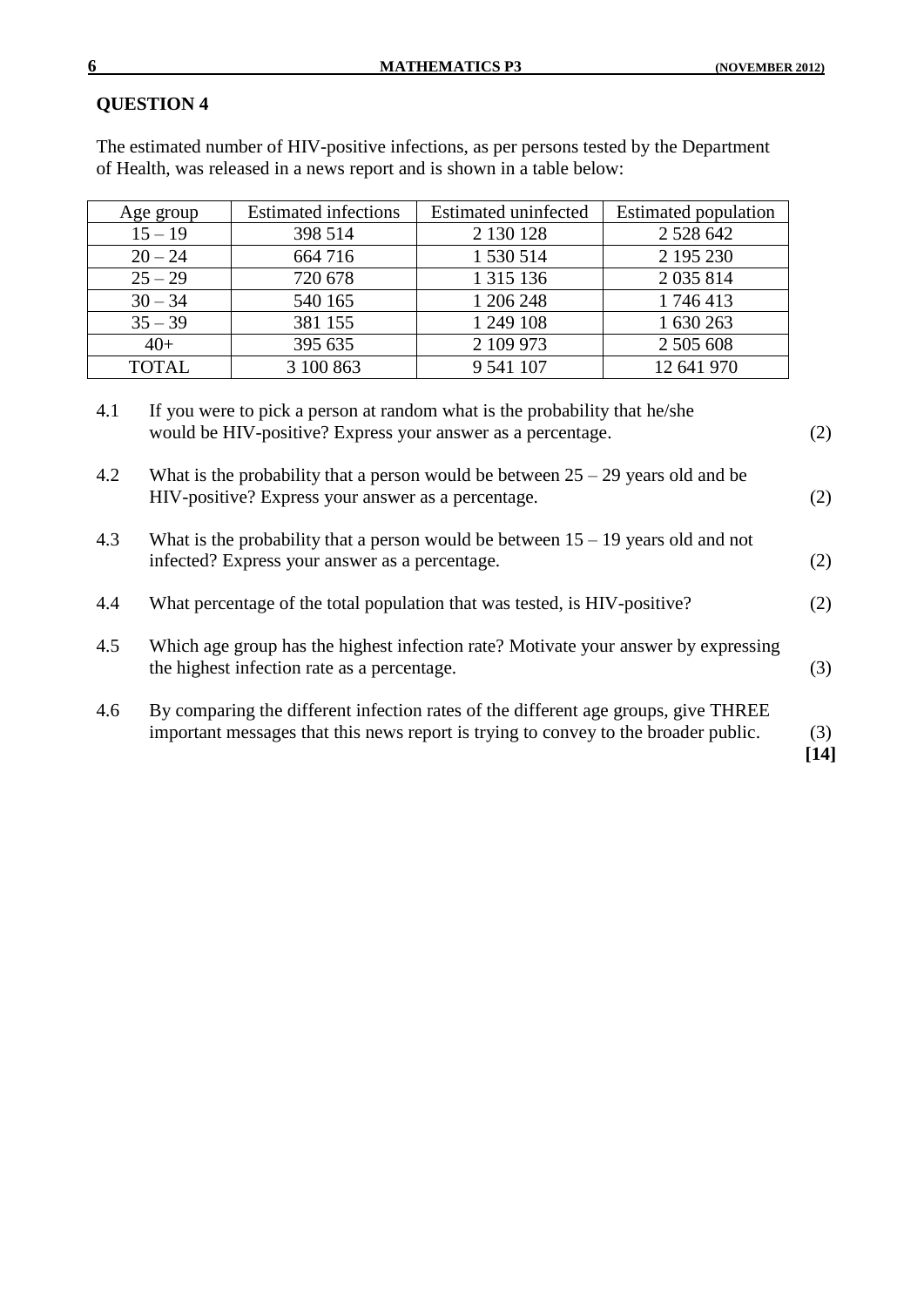The graphs below (Graph A and Graph B) show the number of illegal immigrants (in thousands) from a neighbouring state that has entered the borders of South Africa in a three month period since January 2012 to March 2012. This is according to the Department of Home Affairs.



- 5.1 Which graph (Graph A or Graph B) do you think, displays the information more clearly? What is causing the effect that the one graph is clearer than the other graph? (2)
- 5.2 If you were asked by a television station as the Minister of Home Affairs to discuss the illegal immigrant problem, which graph (Graph A or Graph B) would you use in your discussion? Motivate your answer. (2)
- 5.3 If you were asked by the same television station as a member of the opposition to discuss the illegal immigrant problem, which graph (Graph A or Graph B) would you use in your discussion? Motivate your answer. (2)

**[6]**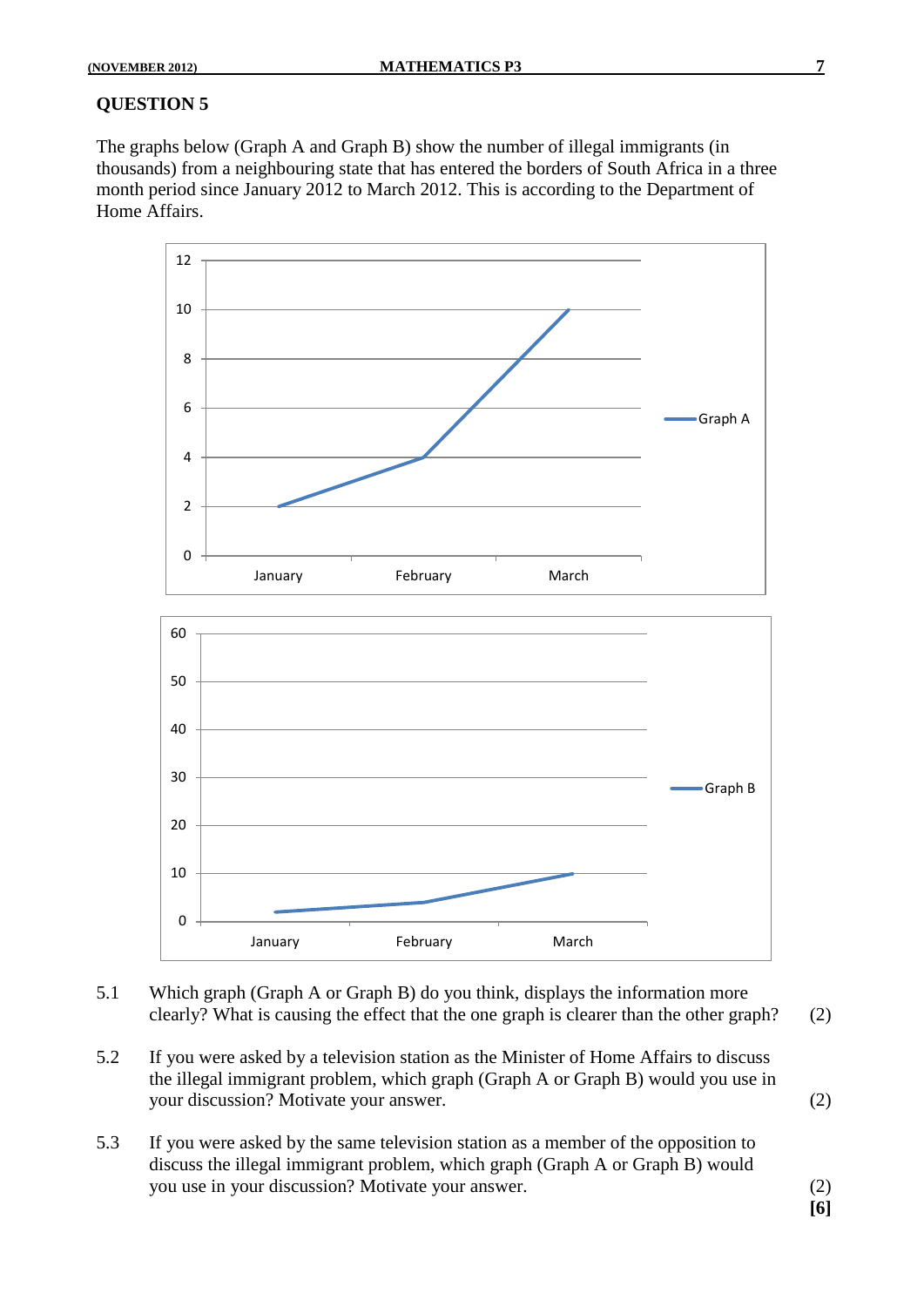The vertices of a certain triangle  $\triangle PQR$  are P(4;7), Q(4;  $\frac{1}{2}$ ) and R(1;  $\frac{3}{2}$ ).

6.1 If the vertices of ∆PQR is enlarged by a factor of 2, write down the vertices of  $\Delta P'Q'R'$  in the following order:

|     | 6.1.1 | P'(x;y)                                                                                                                                                        | (1)           |
|-----|-------|----------------------------------------------------------------------------------------------------------------------------------------------------------------|---------------|
|     | 6.1.2 | Q'(x;y)                                                                                                                                                        | (1)           |
|     | 6.1.3 | R'(x; y)                                                                                                                                                       | (1)           |
| 6.2 |       | If the vertices of $\triangle PQR$ is reduced by a factor of 2, write down the vertices of<br>$\Delta P''Q''R''$ in the following order:                       |               |
|     | 6.2.1 | P''(x;y)                                                                                                                                                       | (1)           |
|     | 6.2.2 | Q''(x; y)                                                                                                                                                      | (1)           |
|     | 6.2.3 | R''(x; y)                                                                                                                                                      | (1)           |
| 6.3 |       | Is $\Delta PQR$ /// $\Delta P'Q'R'$ ? Give a reason for your answer.                                                                                           | (2)           |
| 6.4 |       | If the area of $\triangle PQR$ is 16x units <sup>2</sup> , then the area of the enlarged $\triangle P'Q'R'$ with factor<br>2 would be $x$ units <sup>2</sup> . | (2)<br>$[10]$ |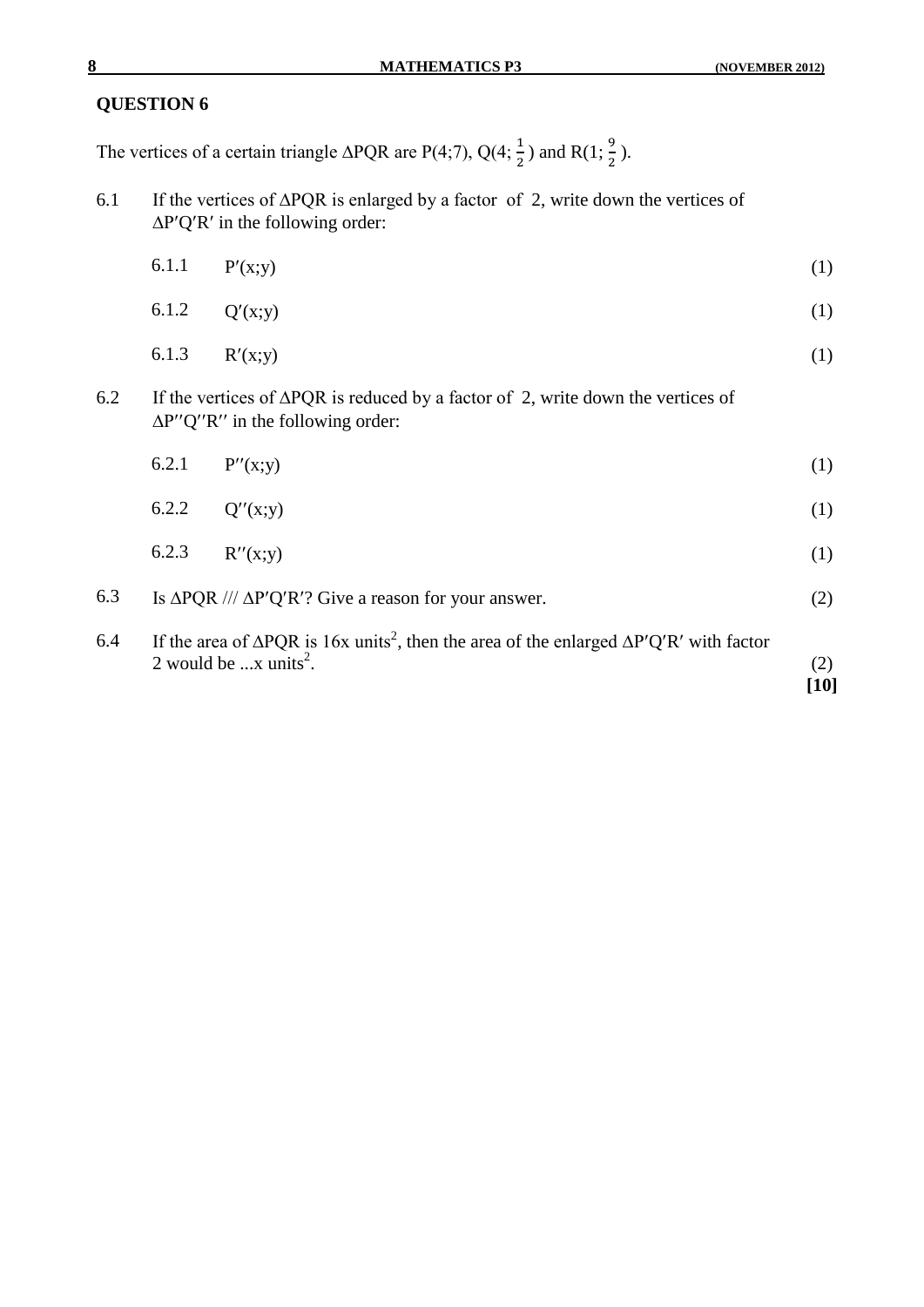7.1 In the figure below, ∆PMN has V the midpoint of PM. RT  $\parallel$  VN and  $\frac{TN}{PT} = \frac{4}{7}$  $\frac{1}{7}$ .



Determine the following:

7.1.1 
$$
\frac{PR}{PV}
$$
 (2)  
7.1.2  $\frac{PM}{RV}$  (2)  
7.1.3  $\frac{MW}{WT}$  (2)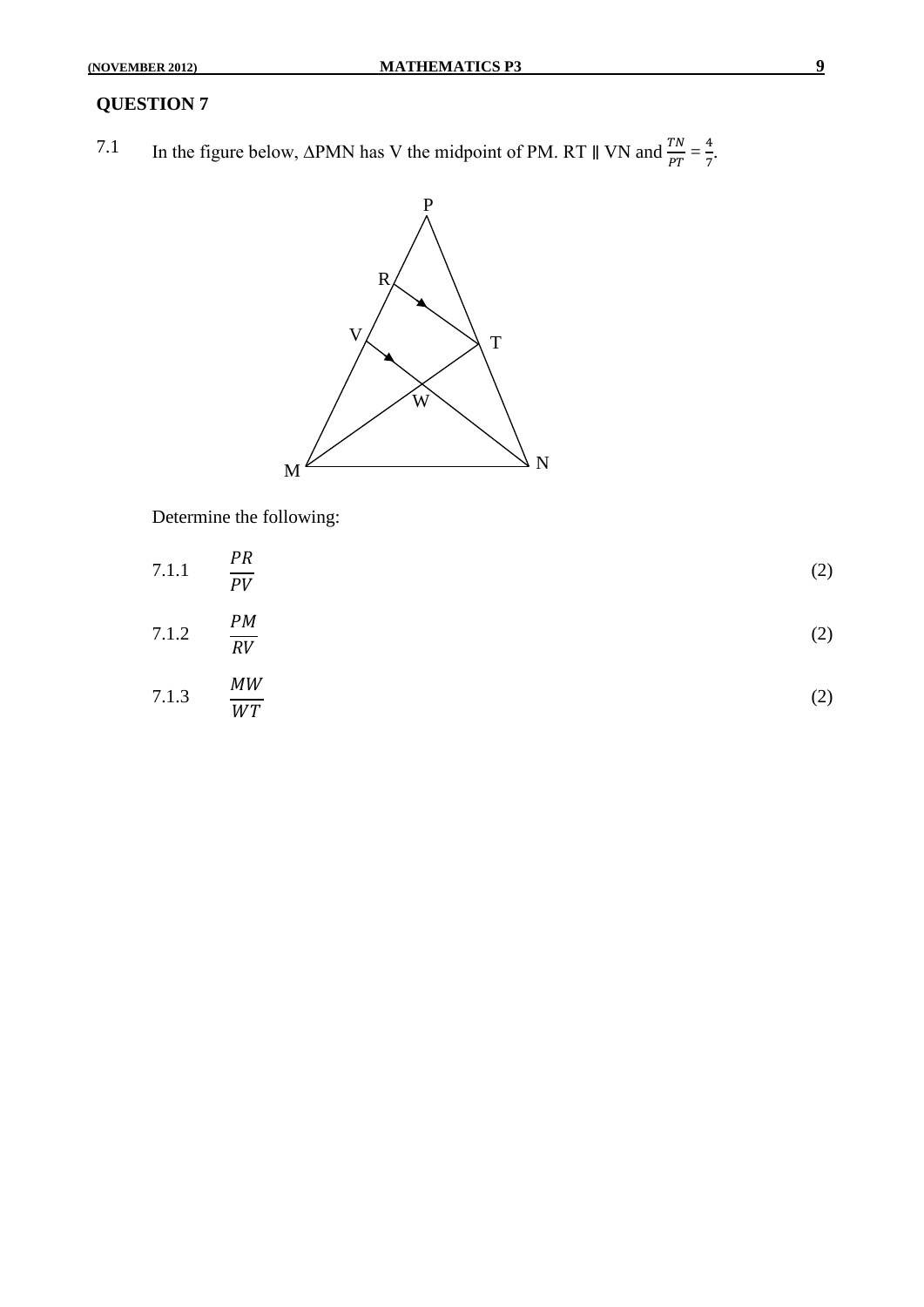7.2 In the figure below PQRT is a rectangle with PS  $\perp$  QS and P $\hat{Q}$ S = y.



Calculate the following angles in terms of y:

| $Q\hat{S}R$ | (1)                                                                  |
|-------------|----------------------------------------------------------------------|
|             | (1)                                                                  |
| Prove that: |                                                                      |
|             | (3)                                                                  |
|             | $7.2.2$ $P\widehat{S}T$<br>7.2.3 $\triangle PSQ$ /// $\triangle STP$ |

 $7.2.4$  $PS<sup>2</sup> = ST \times (RS + ST)$  (3) **[14]**

#### **QUESTION 8**

In the figure below, P is a point such that  $S\hat{T}P = T\hat{Q}S$ , TS = 51 mm, PS = 32,6 mm and  $TP = 29$  mm.



- 8.1 Prove that  $\Delta$ STP ///  $\Delta$ SQT. (3)
- 8.2 Show that  $SQ = 79{,}79$  mm. (3)
- 8.3 Calculate the length of QT correct to TWO decimal places. (3)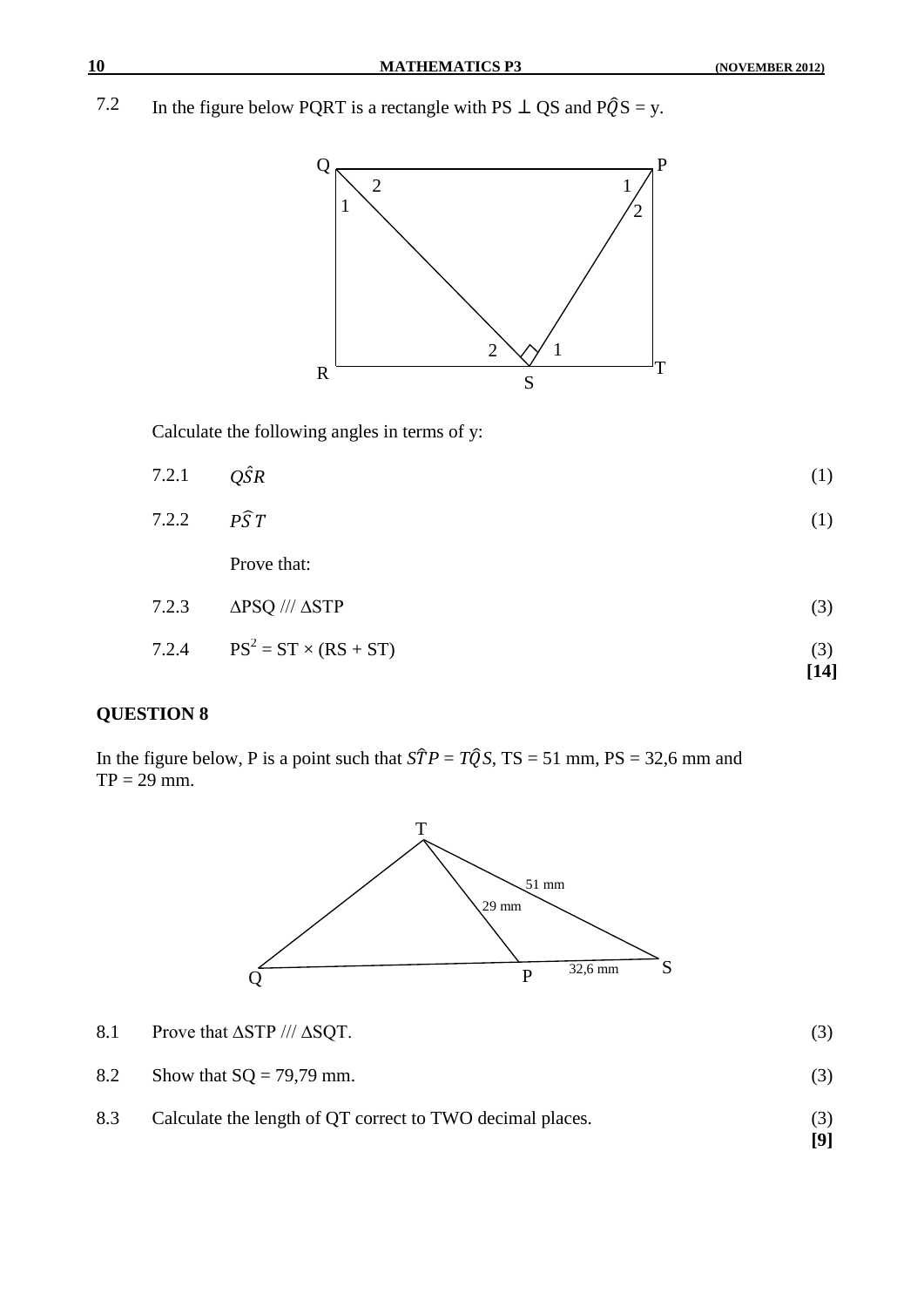In the figure below, OBEC is a rectangle with  $OA = 20$  units,  $OD = 10$  units and  $CD = p$  units.



| 9.1 | If $\triangle AOD$ /// $\triangle ECD$ , show that $OB = 2p$ units.            | (3) |
|-----|--------------------------------------------------------------------------------|-----|
| 9.2 | Write down the length of OC in terms of p.                                     |     |
| 9.3 | Area of rectangle OBEC $(10-p)$<br>Hence, show that<br>Area of $\triangle ECD$ | (3) |

**TOTAL: 100**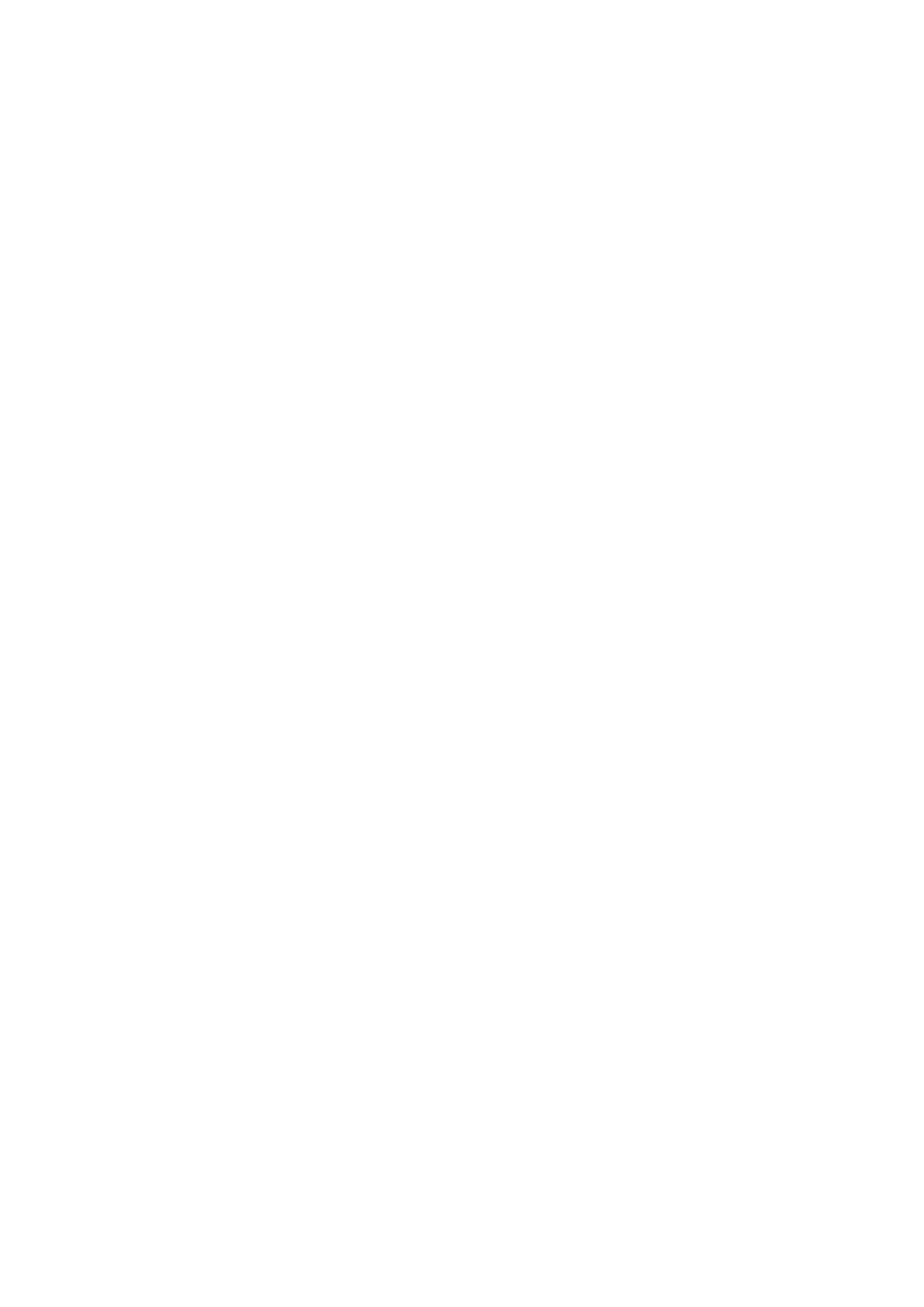## **INFORMATION SHEET: MATHEMATICS**

| $x=\frac{-b\pm\sqrt{b^2-4ac}}{2a}$                                                                              |                                                                                                     |                                                 |                                                                                                                                                             |
|-----------------------------------------------------------------------------------------------------------------|-----------------------------------------------------------------------------------------------------|-------------------------------------------------|-------------------------------------------------------------------------------------------------------------------------------------------------------------|
|                                                                                                                 | $A = P(1 + ni)$ $A = P(1 - ni)$ $A = P(1 - i)^n$                                                    |                                                 | $A = P(1+i)^n$                                                                                                                                              |
|                                                                                                                 | $\sum_{n=1}^{n} 1 = n$ $\sum_{n=1}^{n} i = \frac{n(n+1)}{2}$ $T_n = a + (n-1)d$                     |                                                 | $S_n = \frac{n}{2}(2a + (n-1)d)$                                                                                                                            |
| $T_n = ar^{n-1}$                                                                                                |                                                                                                     |                                                 | $S_n = \frac{a(r^n - 1)}{r+1}$ ; $r \neq 1$ $S_{\infty} = \frac{a}{1-r}$ ; $-1 < r < 1$                                                                     |
| $F = \frac{x[(1+i)^n - 1]}{i}$                                                                                  |                                                                                                     | $P = \frac{x[1-(1+i)^{-n}]}{i}$                 |                                                                                                                                                             |
| $f'(x) = \lim_{h \to 0} \frac{f(x+h) - f(x)}{h}$                                                                |                                                                                                     |                                                 |                                                                                                                                                             |
|                                                                                                                 | $d = \sqrt{(x_2 - x_1)^2 + (y_2 - y_1)^2}$ $M\left(\frac{x_1 + x_2}{2}; \frac{y_1 + y_2}{2}\right)$ |                                                 |                                                                                                                                                             |
| $y = mx + c$                                                                                                    | $y - y_1 = m(x - x_1)$ $m = \frac{y_2 - y_1}{x_2 - x_1}$                                            |                                                 | $m = \tan \theta$                                                                                                                                           |
| $(x-a)^2 + (y-b)^2 = r^2$                                                                                       |                                                                                                     |                                                 |                                                                                                                                                             |
| In AABC:                                                                                                        |                                                                                                     |                                                 |                                                                                                                                                             |
|                                                                                                                 |                                                                                                     |                                                 | $\frac{a}{\sin A} = \frac{b}{\sin B} = \frac{c}{\sin C} \qquad a^2 = b^2 + c^2 - 2bc \cos A \qquad \text{area } \triangle ABC = \frac{1}{2}ab \cdot \sin C$ |
|                                                                                                                 | $\sin(\alpha+\beta) = \sin\alpha \cdot \cos\beta + \cos\alpha \cdot \sin\beta$                      |                                                 | $\sin(\alpha - \beta) = \sin \alpha \cdot \cos \beta - \cos \alpha \cdot \sin \beta$                                                                        |
|                                                                                                                 | $\cos(\alpha + \beta) = \cos \alpha \cdot \cos \beta - \sin \alpha \cdot \sin \beta$                |                                                 | $\cos(\alpha - \beta) = \cos \alpha \cdot \cos \beta + \sin \alpha \cdot \sin \beta$                                                                        |
| $\cos^2 \alpha - \sin^2 \alpha$<br>$\cos 2\alpha = \left\{1 - 2\sin^2 \alpha\right\}$<br>$ 2\cos^2 \alpha - 1 $ |                                                                                                     | $\sin 2\alpha = 2\sin \alpha \cdot \cos \alpha$ |                                                                                                                                                             |

 $(x, y) \rightarrow (x \cos \theta + y \sin \theta; y \cos \theta - x \sin \theta)$   $(x, y) \rightarrow (x \cos \theta - y \sin \theta; y \cos \theta + x \sin \theta)$ 

$$
\bar{x} = \frac{\sum fx}{n}
$$
\n
$$
P(A) = \frac{n(A)}{n(S)}
$$
\n
$$
\hat{y} = a + bx
$$
\n
$$
P(A \text{ or } B) = P(A) + P(B) - P(A \text{ and } B)
$$
\n
$$
D = \frac{\sum (x - \bar{x})(y - \bar{y})}{\sum (x - \bar{x})^2}
$$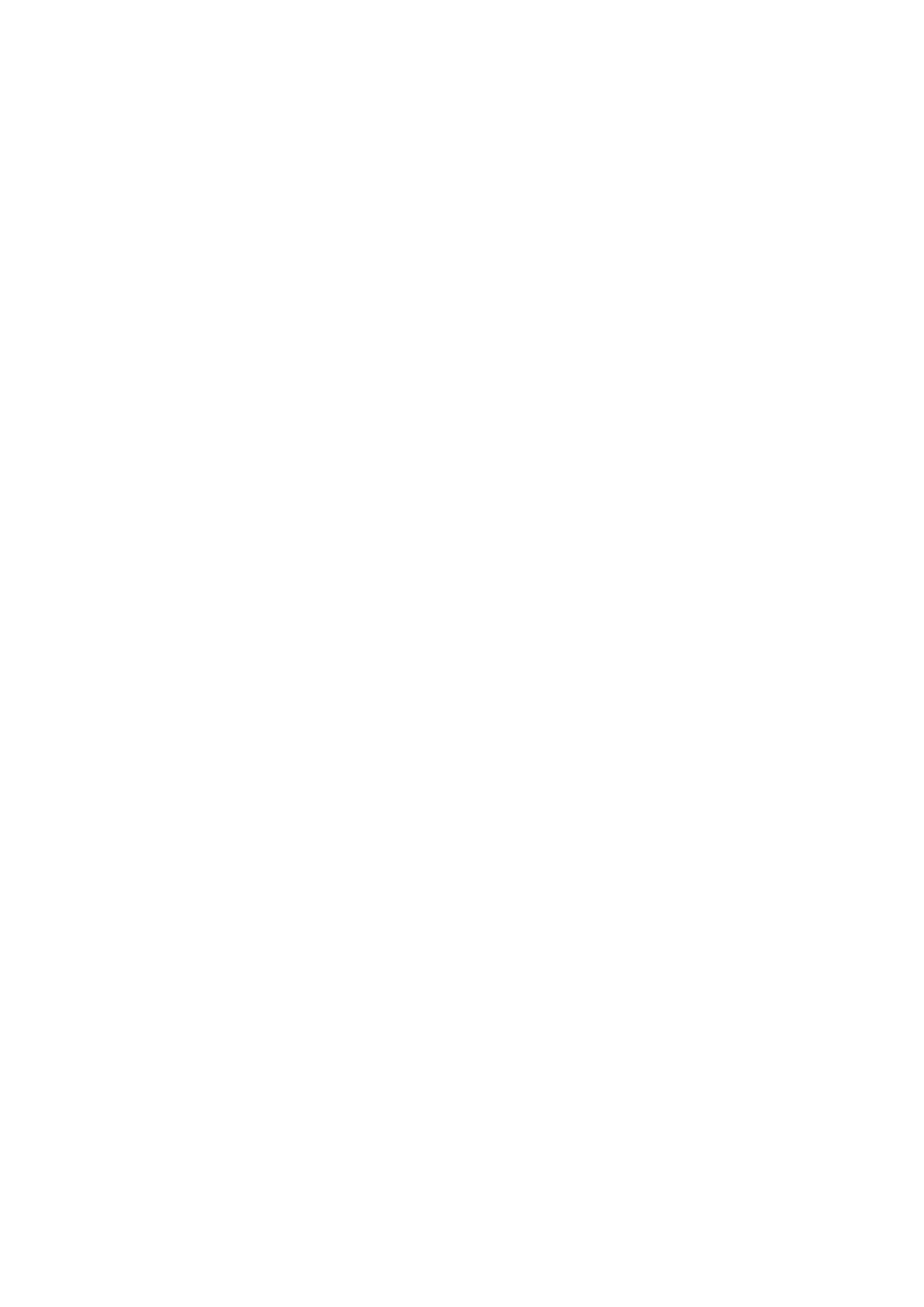#### **NAME AND SURNAME:**

#### **DIAGRAM SHEET 1**

## **QUESTION 1.2.1**

| TWO TESTS   Maths(p) |                | Maths (f)      | <b>Total</b>   |
|----------------------|----------------|----------------|----------------|
| Science (p)          | 120            | $c =$          | $\mathbf{e} =$ |
| Science (f)          | $a =$          | <b>110</b>     |                |
| <b>Total</b>         | $\mathbf{D} =$ | $\mathbf{d} =$ | 300            |

## **QUESTION 7.1 QUESTION 7.2**